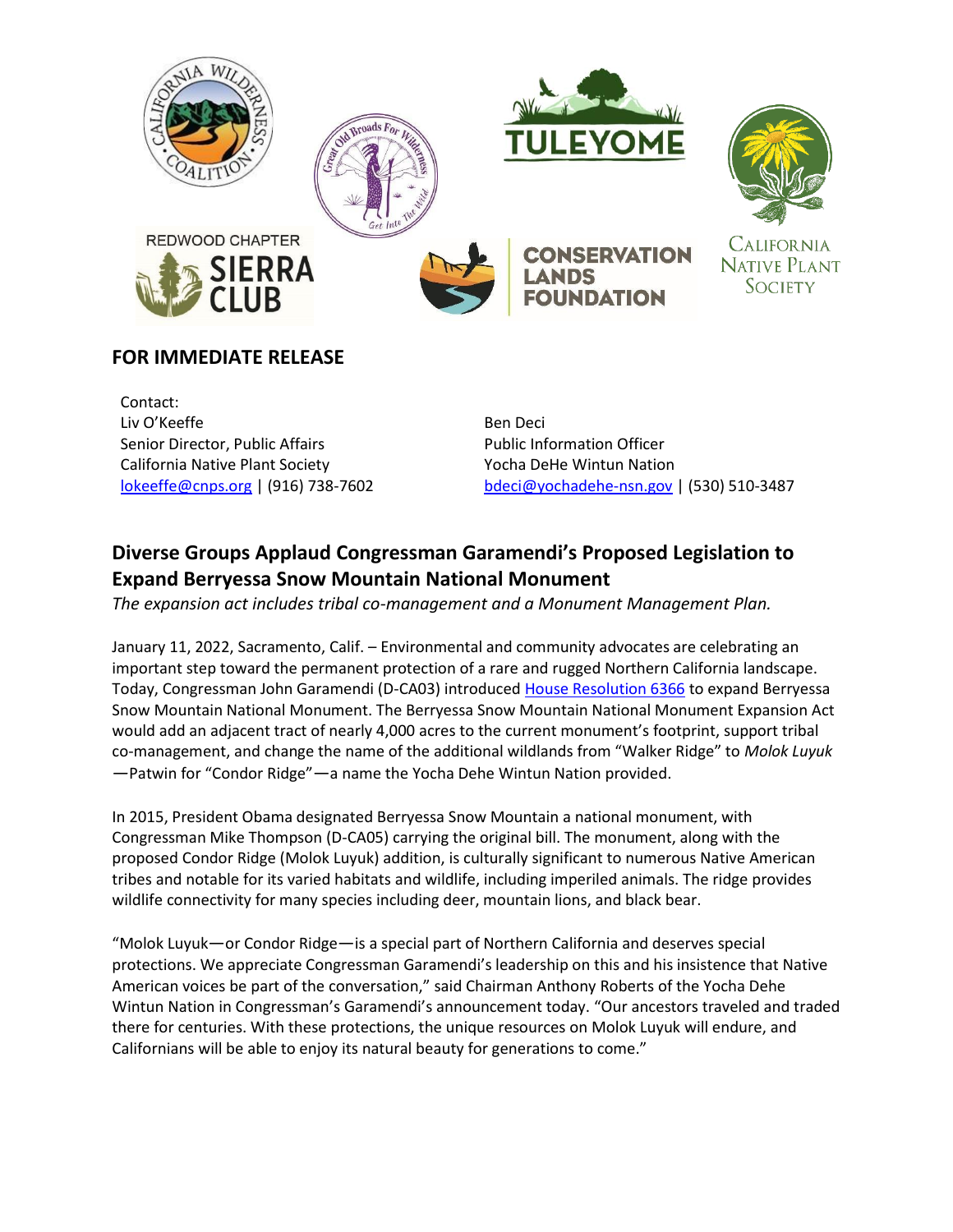Currently managed by the Bureau of Land Management (BLM), the area currently known as Walker Ridge is "a jewel of biodiversity," according to Nick Jensen, conservation program director for the California Native Plant Society (CNPS), referring to Molok Luyuk's 30 species of rare plants, ancient blue oak woodlands, rugged rock outcrops, wildflower meadows, and extensive stands of McNab cypress. "Congressman Garamendi has given California a precious gift by working to secure permanent protection for Molok Luyuk," said Jensen. "We thank him for listening and responding to our Tribal partners and coalition of scientists, outdoor enthusiasts, and conservation advocates."

For years, advocates called for lasting protection of Walker Ridge, helping to deter repeated development proposals for large-scale wind energy. The wind energy proposals persist, despite the California Energy Commission's finding that the area had only moderate to low energy potential. In 2005 and again in 2011, CNPS submitted proposals to designate the region an Area of Critical Environmental Concern over worries that the area's irreplaceable habitats would be permanently altered.

"Permanent protection for the extraordinary biodiversity and cultural resources of Molok Luyok has been a priority for the Sierra Club Redwood Chapter for a long time, and we're thrilled that Congressman Garamendi has stepped forward to make this goal a reality by adding the area to the Berryessa Snow Mountain National Monument," said Chapter Chair Victoria Brandon.

Rep. Garamendi's proposed Expansion Act would provide much-needed, lasting protection for Molok Luyuk along with the requirement for a Monument Management Plan within one year. The legislation also would secure ongoing co-management with affected federally recognized tribes by requiring federal agencies to consult with tribes in the development of the management plan, subsequent management decisions, and "continued meaningful engagement" in the implementation of the plan.

"The *Berryessa Snow Mountain National Monument Expansion Act* will safeguard Molok Luyuk's natural beauty, wildlife, rare plants, and indigenous treasures while respecting Tribal stewardship over the lands," said Tuleyome Executive Director Sandra Schubert. "It will also secure continued recreation opportunities in the area while providing a boost for local communities that have long called for permanent protection of the area. We commend Congressman Garamendi for this historic legislation protecting Molok Luyuk and all of the Monument's treasures."

Corina López of Great Old Broads for Wilderness echoed support for the legislation: "We value the principle of expanding the racial, cultural, and gender diversity in the conservation movement. This legislation demonstrates a commitment to our shared responsibility for the natural world as a community for present and future generations."

Today, Walker Ridge attracts a wide range of people, who use the BLM property to hike, ride horses, cycle, birdwatch, and drive legal off-highway vehicles. Don Amador, a long-time trail recreation and resource management professional, explained that Molok Luyuk's management plan would make it easier for the BLM to designate routes that provide connectivity to increase public access and enhance recreation opportunities for all user groups.

"As someone who has been visiting Molok Luyuk since I was a child, I'm thrilled that Congressman Garamendi is working to permanently protect the area," said Ryan Henson, senior policy director for CalWild. "I'm also excited to see this historic advance in tribal federal land management law. CalWild looks forward to working with Mr. Garamendi to pass this very important and historic bill."

The expanded monument also would mark an important step toward helping the State of California and the Biden Administration meet the critical goal of protecting 30 percent of U.S. lands and waters by the year 2030, added Elyane Stefanick, California program director for the Conservation Lands Foundation,